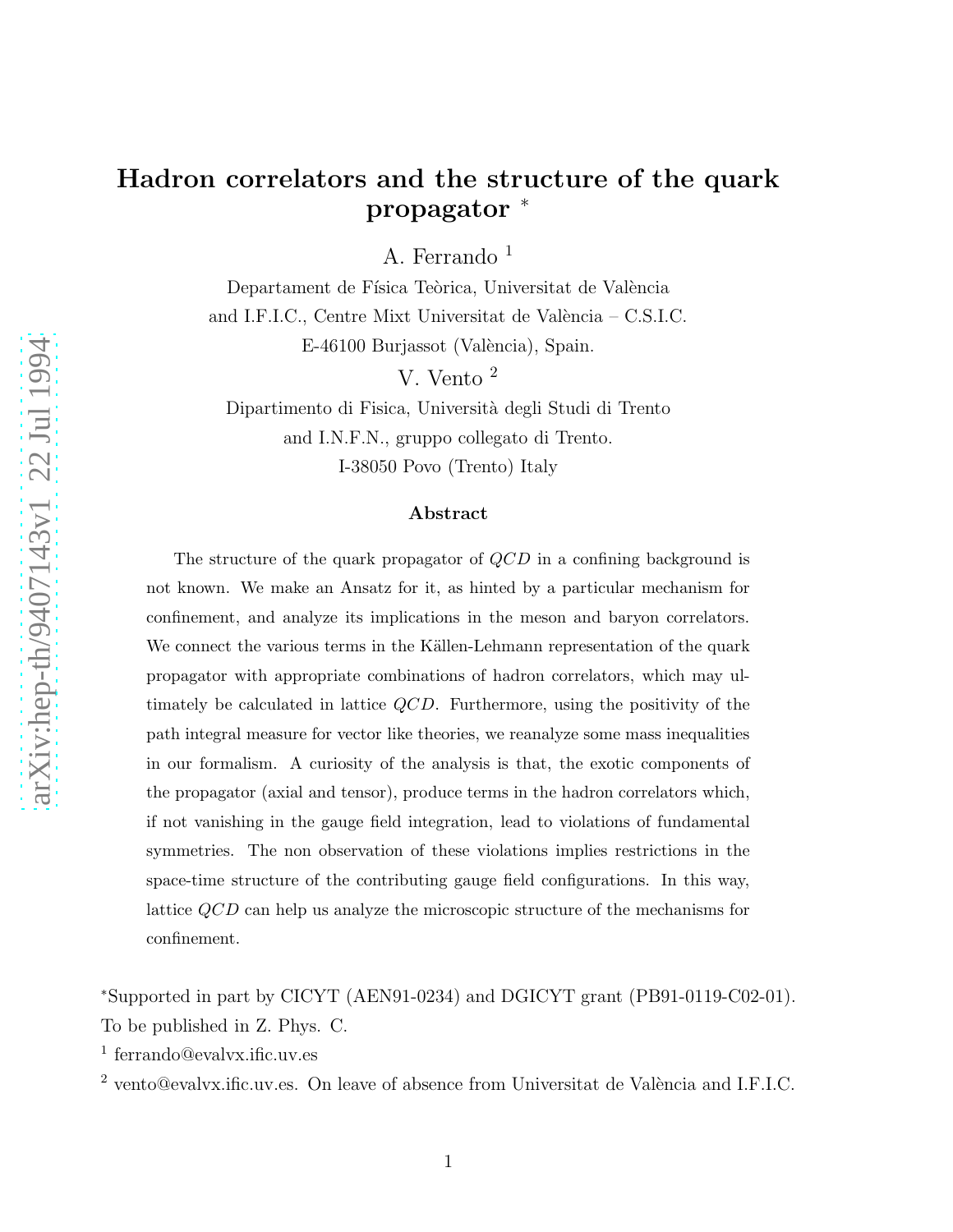#### <span id="page-1-0"></span>1 Introduction

The structure of the quark propagator of  $QCD$  in a confining background has been a matter of debate over the years [\[1\]](#page-13-0). The various mechanisms for confinement hint different types of vacua and therefore different quark propagators[[1, 2](#page-13-0)]. In particular the electric vortex mechanism (see Appendix A) provides us with a quark propagator with the following Källen-Lehmann representation,

$$
S(x,y) = s(x,y) + v_{\mu}(x,y)\gamma_{\mu} + a_{\mu}(x,y)\gamma_{\mu}\gamma_{5} + t_{\mu\nu}(x,y)\sigma_{\mu\nu}
$$
\n(1)

We shall take this as an Ansatz for the structure of the quark propagator in a background to be used in the formalism of the so called QCD inequality approach.

It was realized long after QCD was formulated that one could derive some exact inequalities between hadron masses [\[3](#page-13-0)] and other observables[[4](#page-13-0)]. The key element in deriving them is that the Euclidean fermion determinant in vector like gauge theories (such as  $QCD$ ) is positive definite and so the measure

$$
d\mu = Z^{-1}DA_{\mu}^{a}(x)det(i\mathcal{D} + M) \exp\left(-\frac{1}{2g^{2}} \int d^{4}x Tr F_{\mu\nu}^{2}\right)
$$
 (2)

for the  $A^a_\mu$  integration obtained after integrating out the fermions is positive definite for  $\Theta = 0$ . Note that  $\mathcal{D} = \gamma^{\mu} D_{\mu}$ ,  $D_{\mu}$  being the covariant derivative. Inequalities that hold pointwise continue to hold after integrating with respect to a positive measure. Thus any inequality among matrix elements that holds after performing the Fermi integral in a fixed background gauge field holds in the exact theory. The continuous formulation requires from an appropriate regularization scheme[[5\]](#page-13-0). The great advantage of this procedure is that one sums over positive contributions weighted by a positive measure and therefore possible cancellations between different gauge configurations are not worrysome.

The aim of this paper is to analyze various consequences of  $Eq.(1)$  within the inequality approach for  $QCD<sup>1</sup>$ . Our interest is twofold. On the one hand we shall discuss properties of QCD, i.e., chiral symmetry realization, mass relations,..., as if the above Ansatz were the outcome of the true calculation. On the other we shall relate the

<sup>&</sup>lt;sup>1</sup>Note that our analysis may be applied to any representation of the quark propagator. We have just chosen the above equation, because it is hinted by a specific mechanism of confinement and because it is sufficiently rich to allow the most general analysis.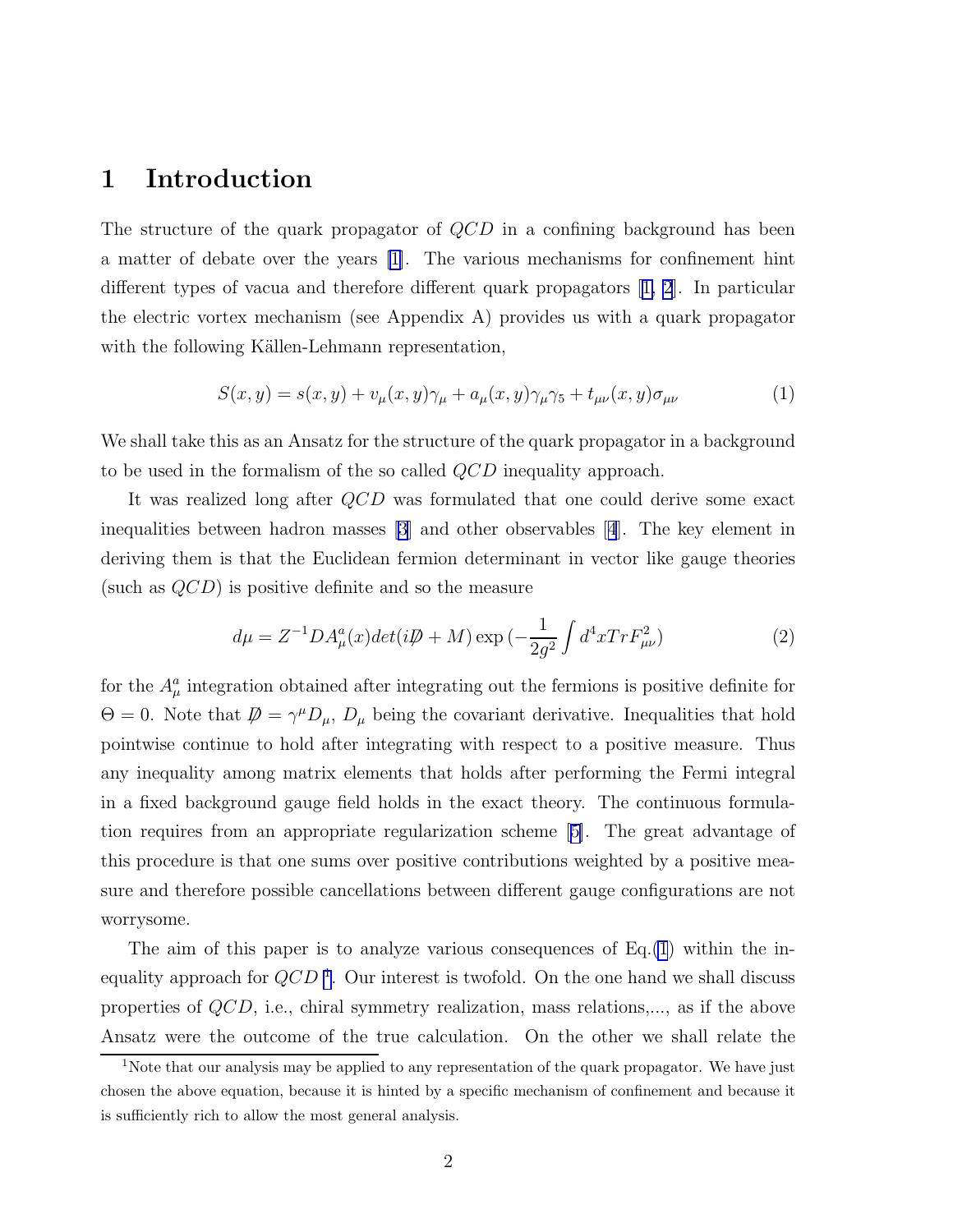terms in the Ansatz to hadron correlators, which can ultimately be calculated in lattice QCD. Finally we shall discuss observable consequences of the exotic terms in the Källen-Lehmann representation of the quark propagator, which imply, to avoid violation of fundamental symmetries, a strong restriction of the space-time structure of the contributing gauge field configurations.

#### 2 The structure of the mesonic correlators

Mass inequalities have been obtained among the mesons and comparing baryons with mesons [\[3](#page-13-0)]. The important property in these calculations has been

$$
S^+(x,y) = \gamma_5 S(y,x)\gamma_5 \tag{3}
$$

where  $S(x, y)$  is the quark propagator in a background. Our aim is to discuss mass relations also among baryons. In this case due to their current quark constituency the previous property is of no use. Some fine details of the structure of the quark propagator and of the baryon currents will be necessary to be able to address the issue. We proceed thus with the same technique in both cases, only that in the meson case we will use of this simplification.

The meson correlators in terms of meson fields are given by <sup>2</sup>

$$
\langle \sigma(x)\sigma(y) \rangle = -\int d\mu Tr(\gamma_5 S^+(x, y)\gamma_5 S(x, y)) \tag{4}
$$

$$
\langle \pi(x)\pi(y) \rangle = \int d\mu Tr(S^+(x, y)S(x, y)) \tag{5}
$$

$$
\langle \rho_{\mu}(x)\rho_{\nu}(y) \rangle = \int d\mu Tr(\gamma_5 S^+(x, y)\gamma_5 \gamma_{\mu} S(x, y)\gamma_{\nu}) \tag{6}
$$

$$
\langle \alpha_{\mu}(x)\alpha_{\nu}(y) \rangle = -\int d\mu Tr(S^{+}(x,y)\gamma_{\mu}S(x,y)\gamma_{\nu}) \tag{7}
$$

$$
\langle \tau_{\mu\nu}(x)\tau_{\lambda\varphi}(y) \rangle = -\int d\mu Tr(\gamma_5 S^+(x,y)\gamma_5 \sigma_{\mu\nu} S(x,y)\sigma_{\lambda\varphi}) \tag{8}
$$

According to our previous discussion one should investigate the properties of these correlators for the quark propagator in the presence of a background field. The substitution of Eqs.([1\)](#page-1-0) and (3) into Eqs.(4) through (8) provides us with the structure of the mesonic

<sup>2</sup>Since global numerical factors are of no relevance for our discussion, we later on normalize the measure  $d\mu$  so that the coefficient of the scalar term is unity for the trace correlator.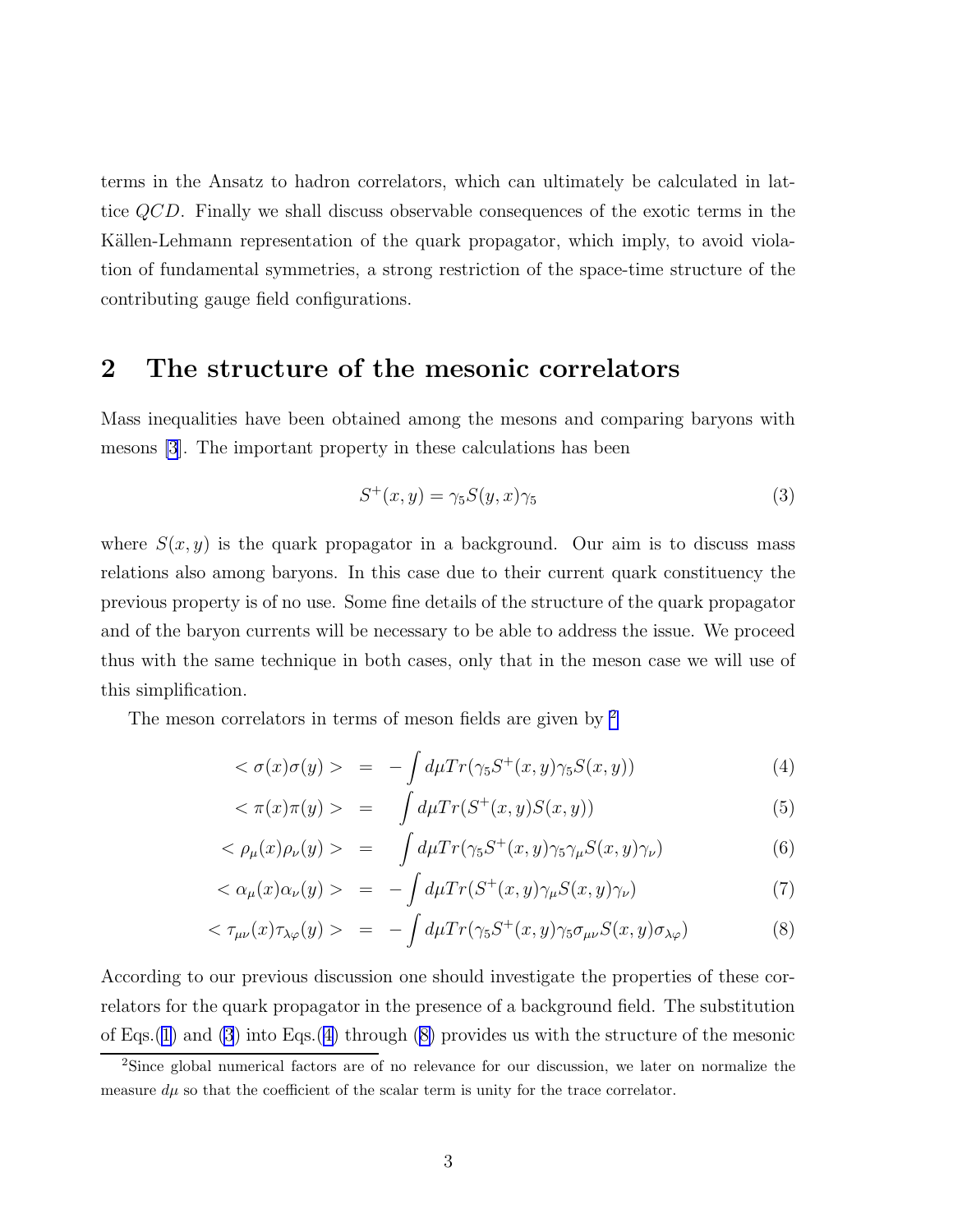<span id="page-3-0"></span>correlators. With the help of Mathematica and HIP [\[6\]](#page-13-0) the calculation is straightforward (see Appendix B). We discuss here some of the properties of the arising structures.

It was noticed some time ago[[7\]](#page-13-0) that the difference between the sigma and pion correlators

$$
<\pi\pi> - <\sigma\sigma> = \int d\mu (|s|^2 + 2|t|^2)
$$
 (9)

could be non vanishing if anomalous structures were present in the quark propagator. In such a case chiral symmetry would be broken by the mechanism leading to these structures. In our case the electric vortex contributes both to s and  $t_{\mu\nu}$  leading to the spontaneous breaking of chiral symmetry. However this contributions are proportional to the fermion mass, thus our mechanism could never explain the spontaneous breaking of chiral symmetry in a massless theory. However this is not an inconvinience, since as can be seen in ref.[[9\]](#page-13-0), the mass plays also a crucial role in more fundamental approaches. In the present model the restoration of chiral symmetry and deconfinement would occur at the same scale. However this statement has to be taken with precaution due to our simplified scenario. It could happen that other mechanisms, like for example instanton effects, could modify the conclusions[[10\]](#page-13-0).

In our formalism correlator inequalities leading to mass relations can be constructed in an explicit fashion. One can easily see that the pion has the lowest mass since the right hand sides of the following equations are positive definite

$$
\langle \pi \pi \rangle - \langle \sigma \sigma \rangle = 2 \int d\mu (|s|^2 + 2|t|^2) \tag{10}
$$

$$
\langle \pi \pi \rangle - \frac{1}{4} \langle \rho \rho \rangle = \frac{1}{2} \int d\mu (|v|^2 + 3|a|^2) \tag{11}
$$

$$
\langle \pi \pi \rangle - \frac{1}{4} \langle \alpha \alpha \rangle = 2 \int d\mu (|\mathbf{s}|^2 + \frac{1}{2} |\mathbf{v}|^2 + \frac{3}{2} |\mathbf{a}|^2) \tag{12}
$$

$$
\langle \pi \pi \rangle - \frac{1}{12} \langle \pi \rangle = \int d\mu (|v|^2 + |a|^2 + 3|t|^2) \tag{13}
$$

Moreover one can isolate from the different correlators the various contributions. In particular the scalar term simply states that the axial meson has a bigger mass than the vector meson

$$
\langle \rho \rho \rangle - \langle \alpha \alpha \rangle = 8 \int d\mu |s|^2 \tag{14}
$$

The rest are less instructive

$$
\langle \pi \pi \rangle + \frac{1}{8} \langle \rho \rho \rangle + \frac{3}{8} \langle \alpha \alpha \rangle = \int d\mu |v|^2 \tag{15}
$$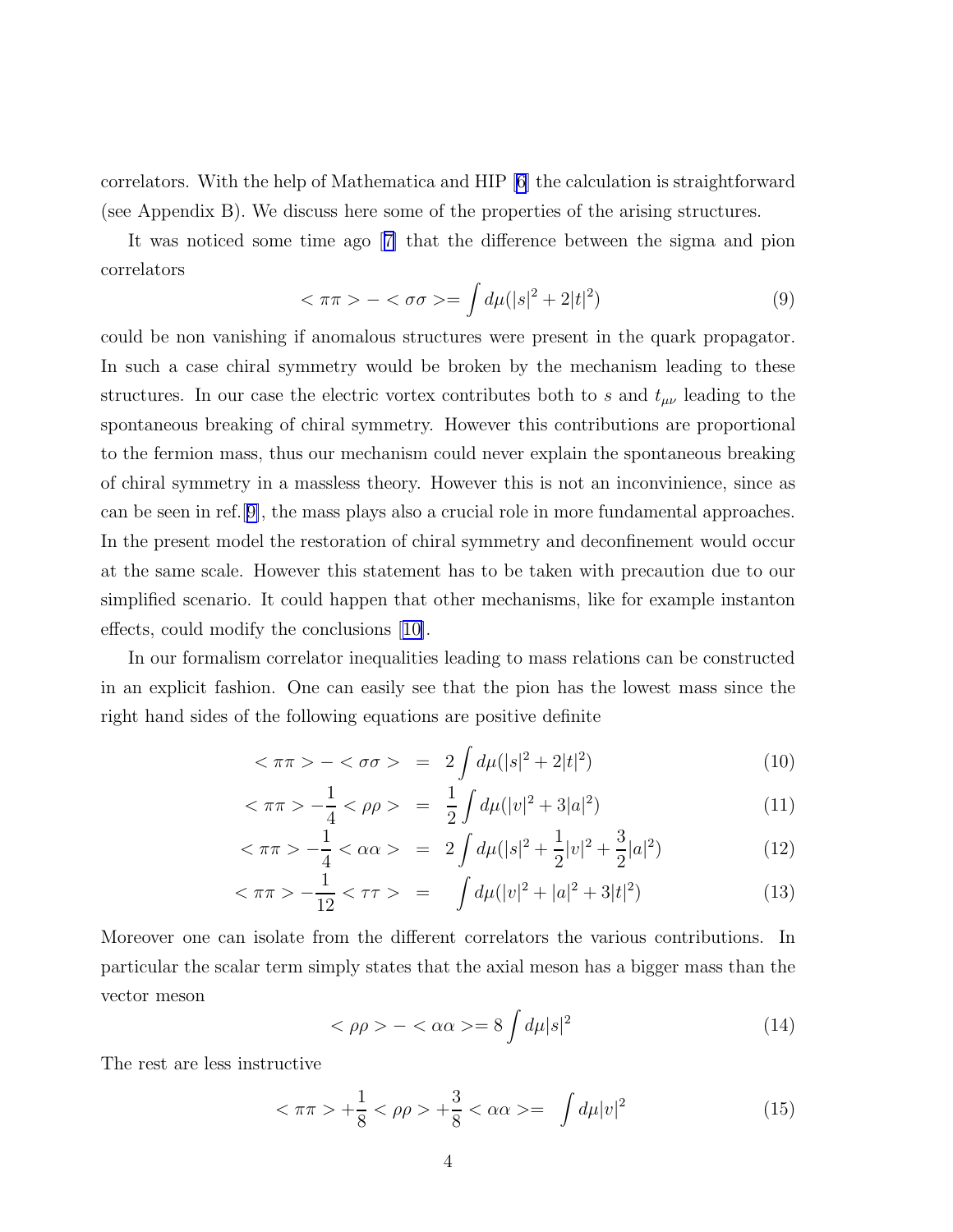$$
\langle \pi \pi \rangle - \frac{3}{8} \langle \rho \rho \rangle - \frac{1}{8} \langle \alpha \alpha \rangle = 2 \int d\mu |a|^2 \tag{16}
$$

$$
<\rho \rho> - <\alpha \alpha> -\frac{2}{3}<\tau \tau> = 8 \int d\mu |t|^2
$$
 (17)

The last equation, together with  $Eq.(14)$  $Eq.(14)$  $Eq.(14)$ , tell us that the vector meson mass is smaller than the tensor meson mass. The remaining confirm the fact that the pion has the lowest mass among the mesons.

A corolary of our relations is that by studying the mesonic correlators one may be able to disentangle the existence or non-existence of anomalous terms. Therefore one should try to understand the structure of the full quark propagator *experimentally* (lattice QCD).

Once this structures have been unveiled the analysis of the various terms in the correlators becomes very rich. In first place terms with  $\varepsilon_{\mu\nu\rho\sigma}$  appear which have to vanish after gluon integration if the theory is to be Poincaré invariant. This implies already a strong restriction on the space-time structure of the contributing gauge fields. However in the tensor meson correlator contributions of the form

$$
\int d\mu \varepsilon_{\mu\nu\rho\sigma} (a^* \cdot v + a \cdot v^*)
$$
\n(18)

$$
\int d\mu \varepsilon_{\mu\nu\rho\alpha} (a^*_{\alpha} v_{\rho} \pm a_{\alpha} v_{\rho}^*)
$$
\n(19)

$$
\int d\mu \varepsilon_{\mu\nu\rho\alpha} (a_{\rho} v_{\alpha}^* \pm a_{\rho}^* v_{\alpha})
$$
\n(20)

arise, which are perfectly compatible with Poincaré invariance, and if non vanishing, signal the violation of  $CP$  and  $P$  invariance. If the latter are not observed, as it seems, or very small, then this will also imply further restrictions on the space-time structure of the allowed gauge field configurations.

### 3 The structure of the baryonic correlators

The first step in our development is the construction of the baryon currents from the constituents. We shall restrict ourselves to composite operators with baryon quantum numbers and with the least possible dimension. This leads to currents proportional to the fields without derivatives [\[11\]](#page-13-0).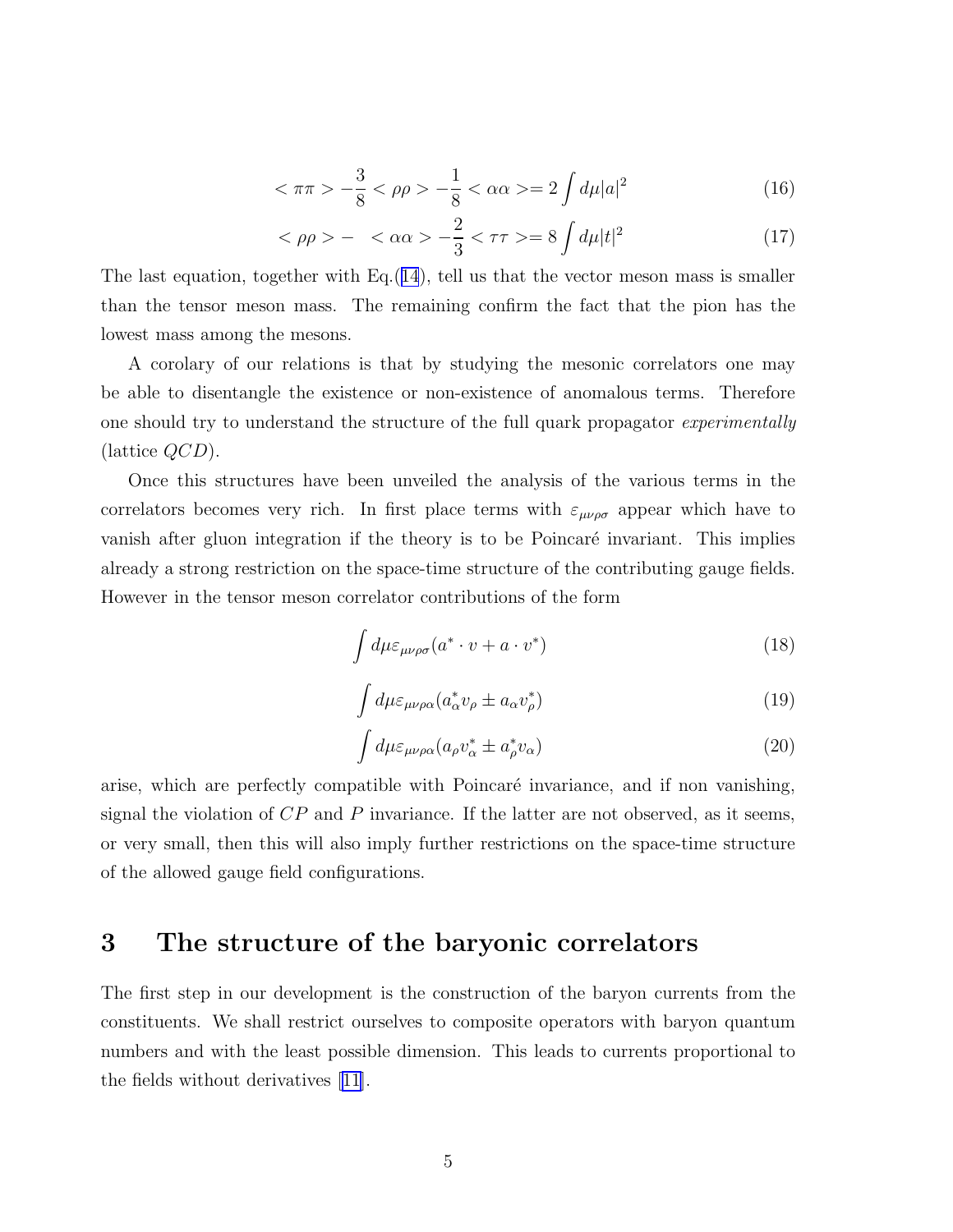The quark fields are Dirac spinors and therefore belong to the  $\mathcal{D}_{\frac{1}{2},0}^{+}$  representation of the Lorentz group, where

$$
\mathcal{D}_{\frac{1}{2},0}^{+} = \mathcal{D}_{\frac{1}{2},0} \oplus \mathcal{D}_{0,\frac{1}{2}} \tag{21}
$$

The baryon currents are obtained by reducing the product of three Dirac fields

$$
\Psi_{\alpha}^{fa} \otimes \Psi_{\beta}^{gb} \otimes \Psi_{\gamma}^{hc} \tag{22}
$$

where  $\alpha, \beta, \gamma$  denote the spinor,  $a, b, c$  the color and  $f, g, h$  the flavor indices. The reduction is not a trivial exercise [\[12\]](#page-13-0). Our result, reproducing that of Dosch et al.[[13\]](#page-13-0), is

Proton:

$$
Au^{T}(x)C\gamma_{5}d(x)\gamma_{\mu}u_{\lambda}(x) + Bu^{T}(x)Cd(x)\gamma_{5}\gamma_{\mu}u_{\lambda}(x) + Cu^{T}(x)C\gamma_{5}\gamma_{\rho}d(x)(\delta^{\mu\rho} - \frac{1}{4}\gamma^{\mu}\gamma^{\rho})u_{\lambda}(x)
$$
\n(23)

 $Delta^{++}$ :

$$
Du^T \mathcal{C} \gamma^\mu u \gamma^\nu u_\lambda + E u^T \mathcal{C} \sigma^{\mu\nu} u u_\lambda \tag{24}
$$

where $A, B, \ldots$  are independent constants. The argument of Espriu et al. [[14](#page-13-0)] is that in order to preserve the same order in momentum,  $C=E=0$ , since the projection operator to the  $\mathcal{D}_{\frac{3}{2},0}^+$  representation depends on momentum, a statement which is certainly true in the free case. Accepting this argument one recovers Ioffe's result which can be rewritten by appropriate Fierzing as [\[14\]](#page-13-0)

Proton:

$$
u^T \mathcal{C} \gamma_5 du_\lambda + \xi u^T \mathcal{C} d \gamma_5 u_\lambda \tag{25}
$$

Delta<sup>++</sup>:

$$
u^T \mathcal{C} \gamma^\mu u u_\lambda \tag{26}
$$

with the caveat that although  $\xi$  is in principle arbitrary, in the case of chiral symmetry it has the value  $\xi = -1$ .

The calculation of the correlators gives for the proton

$$
\langle P_{\mu}(x)\bar{P}_{\nu}(y)\rangle = \langle 1_{11} + \xi(\langle 1_{21} + \langle 1_{21} \rangle) + \xi^2 \langle 1_{22} \rangle \tag{27}
$$

where

$$
\langle 0 \rangle_{11} = \int d\mu \{ (\gamma_5 S(x, y) \mathcal{C} S^T(x, y) \mathcal{C} S(x, y) \gamma_5)_{\mu\nu} - Tr(S(x, y) \mathcal{C} S^T(x, y) \mathcal{C}) (\gamma_5 S(x, y) \gamma_5)_{\mu\nu} \}
$$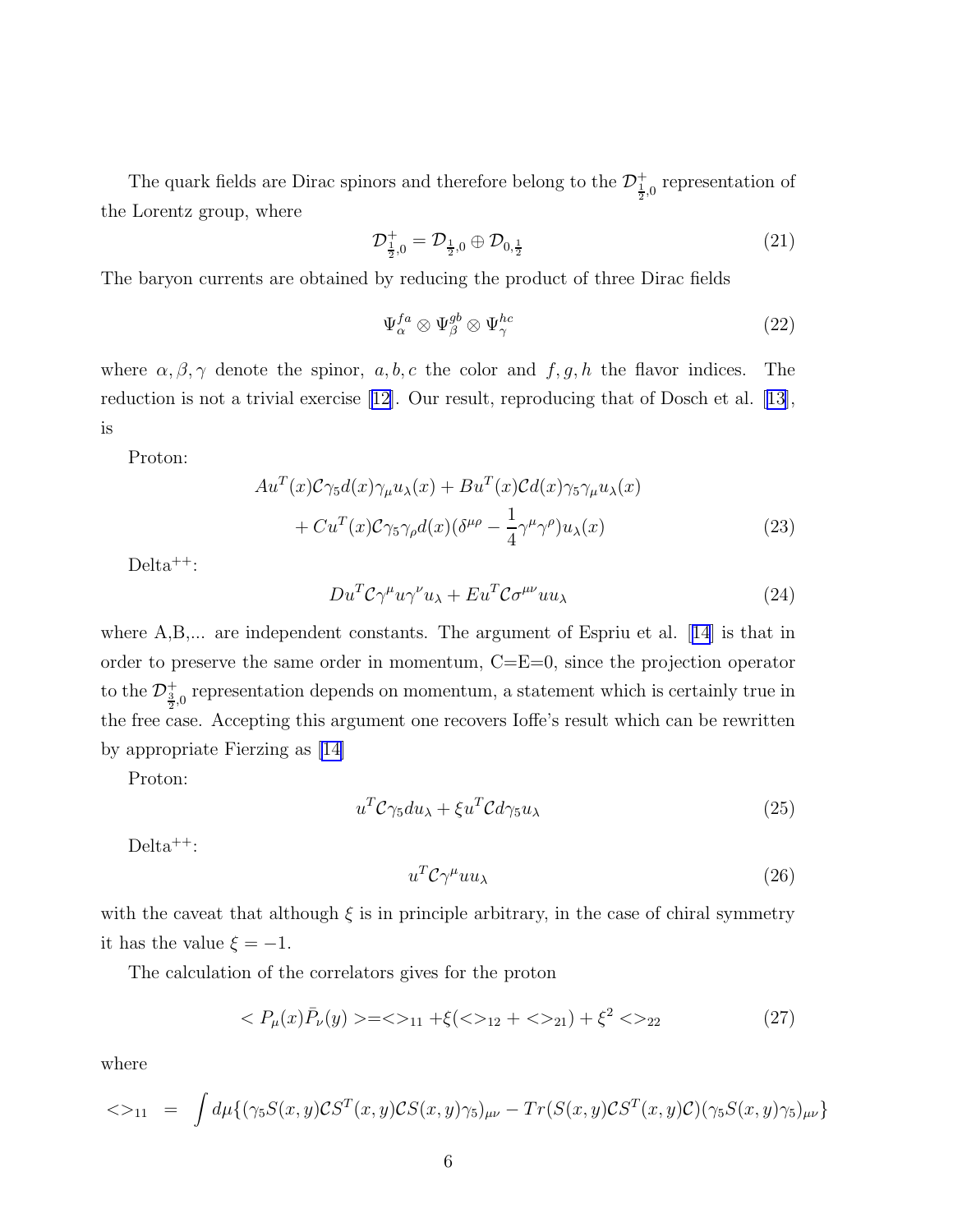$$
\langle \rangle_{12} = \int d\mu \{ (S(x, y) \mathcal{C} S^T(x, y) \mathcal{C} \gamma_5 S(x, y) \gamma_5)_{\mu\nu} - Tr(S(x, y) \mathcal{C} S^T(x, y) \mathcal{C} \gamma_5) (S(x, y) \gamma_5)_{\mu\nu} \}
$$
  

$$
\langle \rangle_{21} = \int d\mu \{ (\gamma_5 S(x, y) \gamma_5 \mathcal{C} S^T(x, y) \mathcal{C} S(x, y))_{\mu\nu} - Tr(S(x, y) \gamma_5 \mathcal{C} S^T(x, y) \mathcal{C}) (\gamma_5 S(x, y))_{\mu\nu} \}
$$
  

$$
\langle \rangle_{22} = \int d\mu \{ (S(x, y) \gamma_5 \mathcal{C} S^T(x, y) \mathcal{C} \gamma_5 S(x, y))_{\mu\nu} - Tr(S(x, y) \gamma_5 \mathcal{C} S^T(x, y) \mathcal{C} \gamma_5) S(x, y)_{\mu\nu} \}
$$
  
(28)

and for the Delta++

$$
\langle \Delta^{\alpha}_{\mu}(x) \bar{\Delta}^{\beta}_{\nu}(y) \rangle = \int d\mu \{ 2(S(x, y) \gamma^{\beta} \mathcal{C} S^{T}(x, y) \mathcal{C} \gamma^{\alpha} S(x, y))_{\mu\nu} - Tr(S(x, y) \gamma^{\beta} \mathcal{C} S^{T}(x, y) \mathcal{C} \gamma^{\alpha}) S(x, y)_{\mu\nu}
$$
\n(29)

We next take the equation for the propagator Eq.([1\)](#page-1-0) into the equations of the baryonic correlators. The calculation can be easily performed with Mathematica and HIP [\[6\]](#page-13-0) but the result is too messy to be shown here (in Appendix C we show some of the terms for the proton). We proceed to discuss certain features which are relevant.

Let us discuss the mass relations. The diagonal correlators are given by

$$
\frac{1}{4} < P\bar{P} > = \int d\mu \{ s(s^2 - \frac{1}{2}v^2 + \frac{1}{2}a^2 - 2t^2) + \varepsilon_{\mu\nu\lambda\varphi} a_{\mu} v_{\nu} t_{\lambda\varphi} \} \tag{30}
$$

and

$$
\frac{1}{16} < \Delta\bar{\Delta} > = \int d\mu \{ s(s^2 + v^2 - a^2 + \frac{2}{3}t^2) + \frac{2}{3}\varepsilon_{\mu\nu\lambda\varphi}a_{\mu}v_{\nu}t_{\lambda\varphi} \} \tag{31}
$$

It is immediate to realize that the terms on the right hand side are individually not of definite sign and therefore the possibility of obtaining adequate relations leading to mass inequalities diminishes considerably. An appropriate choice which leads after repeated use of Hölder's and Schwarz' inequalities to a meaningful bound is

$$
|\frac{1}{6} < P\bar{P} > -\frac{1}{16} < \Delta\bar{\Delta} > | \leq | < \pi\pi > |^{\frac{3}{2}} \tag{32}
$$

and therefore the following bound arises

$$
m_{Baryon} \ge \frac{3}{2} m_{\pi} \tag{33}
$$

We cannot say however which of the two baryons is the heaviest, since all meaningful bounds imply modulus of differences of the correlators like in Eq.(32).

If one looks at the full correlators, anomalous terms (pseudoscalar, axial and tensor) appear both in the the proton and the delta correlators. The tensor terms should vanish after integration if Poincaré invariance is to hold. The pseudoscalar and axial, if not vanishing after integration, signal a violation of CP and P in the strong interaction[[8\]](#page-13-0).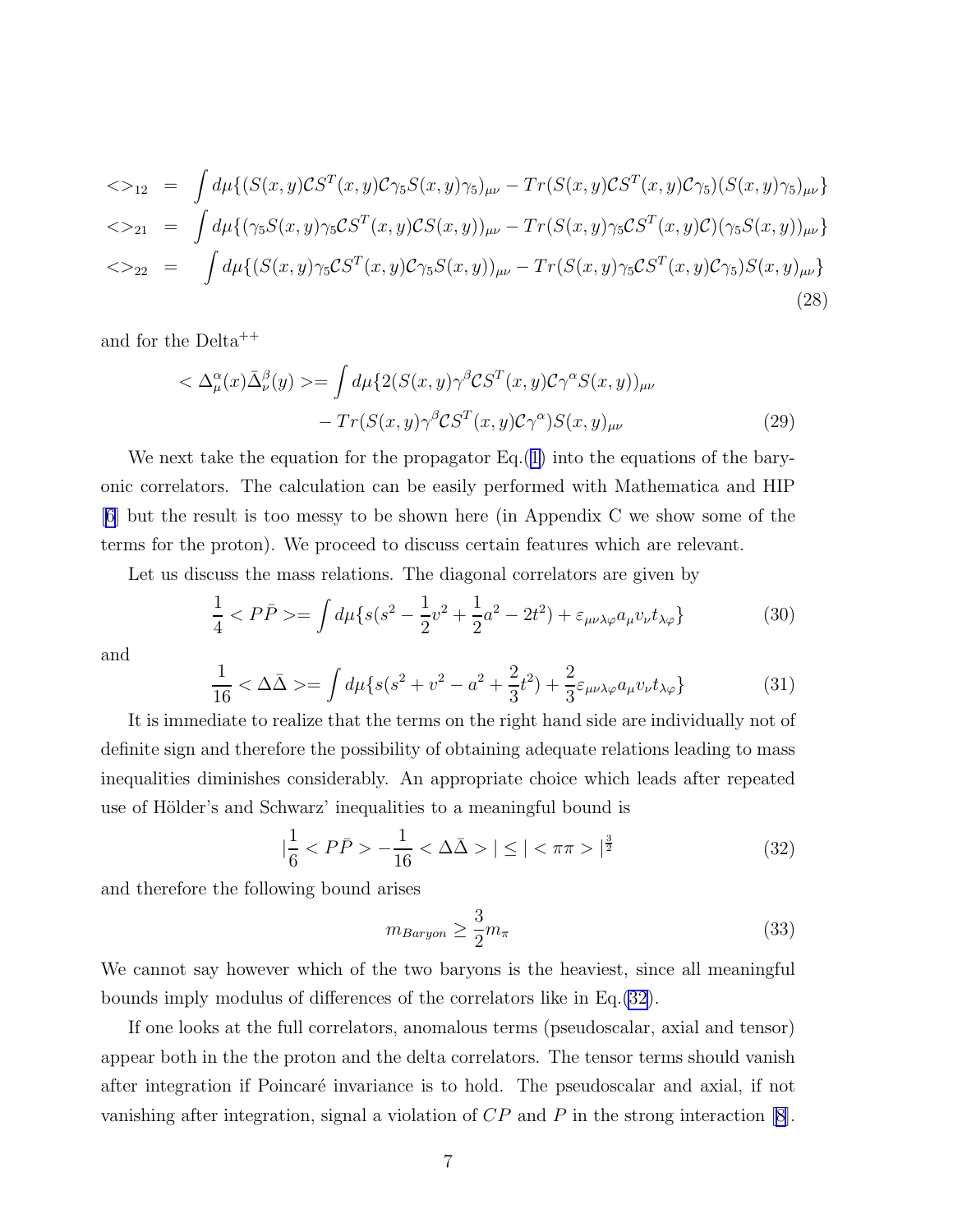### 4 Conclusion

Within a plausible scenario for confinement [\[17, 18](#page-14-0)] we have discussed the most general possible structure of the quark propagator. Using a current description for the hadrons we have calculated their correlators, limiting ourselves to those corresponding to low lying hadrons<sup>3</sup>. Our calculation has remained qualitative because we have not been able, despite many efforts, to find a solvable model a la Schwinger. However we have laid down the formalism for a quantitative analysis via lattice calculations. Furthermore the formalism is independent of the particular structure chosen for the quark propagator.

We have recalculated some of the correlator inequalities leading to mass relations and chiral symmetry realization in an effort to show the contribution to these observables arising from the so called anomalous terms. In this way we have related these terms to hadron-hadron correlators which are in principle calculable.

We have shown explicitly that the appearence of anomalous terms is not a peculiarity of the formalism, but a quite general phenomena of Schwinger's equations. The existence of pseudoscalar, axial and tensor terms has important implications from the physical point of view. They may be instrumental in describing the realization of chiral symmetry [\[7\]](#page-13-0) and moreover might lead to observable consequences associated with the violation of discrete symmetries[[8](#page-13-0)].

To eliminate these anomalous components from the fermion propagators before gluon integration one needs structureless color fields. The elimination through the integration requires high gluon entropy. The observed feature of none or very small violation of discrete symmetries by the strong interaction implies necessarily a strong dynamical restriction on the possible confinement mechanisms. It would be very advisable to have, no matter how naive, a solvable model that would instruct us on how these facts restrict the structure of the color fields. In this way we could forsee questions to be asked to the more exact, but less intuitive lattice calculations. In the meantime we have to resort to qualitative features and hopefully experimental observations.

<sup>3</sup>Recently[[16\]](#page-13-0) similar techniques have been applied to heavy quark baryons.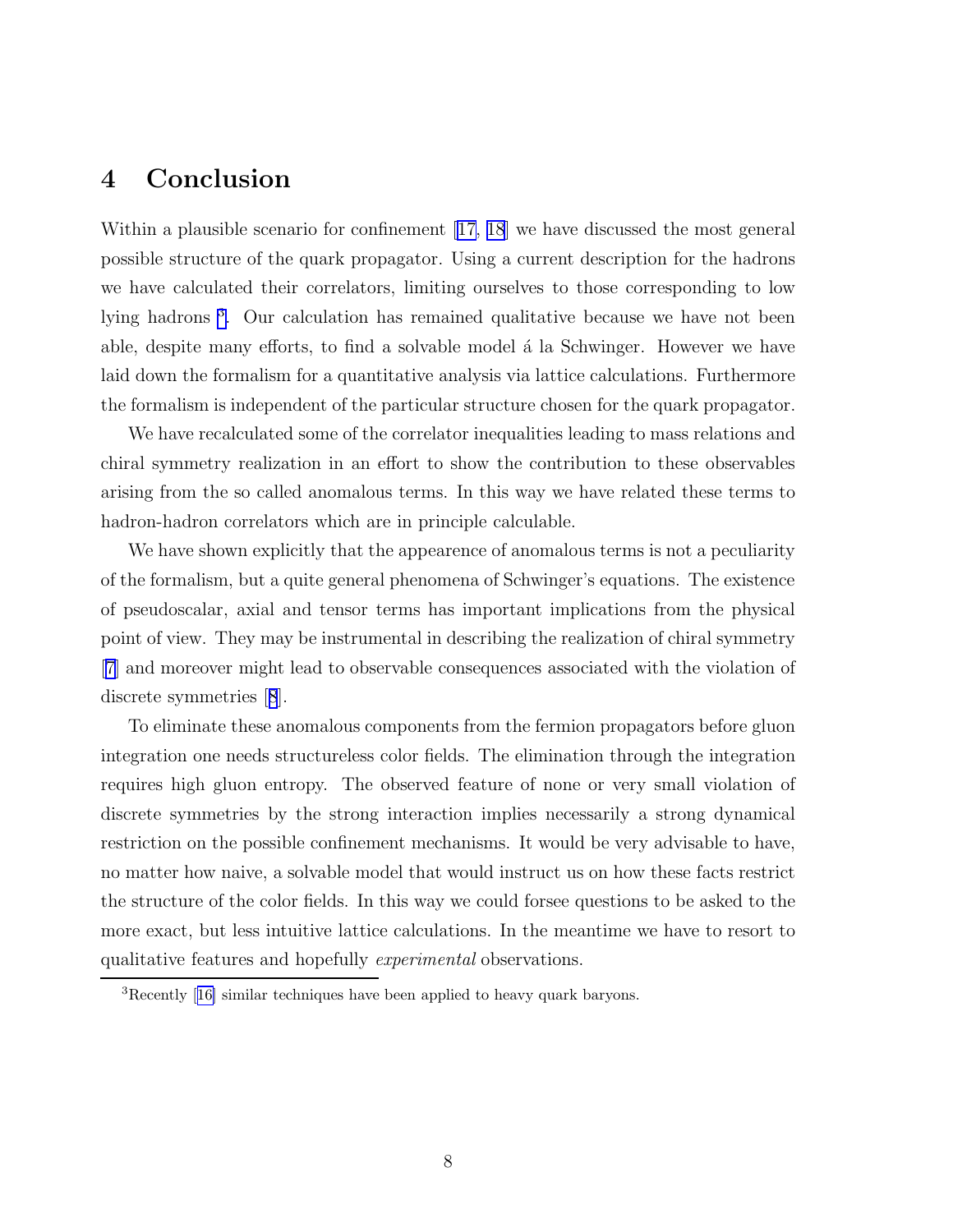### Acknowledgement

It is a pleasure to thank Arcadi Santamaria. Many of the calculations would not have been possible without his help. Correspondence with Stuart Samuel was most useful. Domenec Espriu resucitated some of his old notes providing us with valuable insight into his calculation. Useful discussions with Magda Rafecas are acknowledged. We would like to thank Rafael Guardiola for his assistance, which made the use of Kate and Spark (Unix operating systems) possible.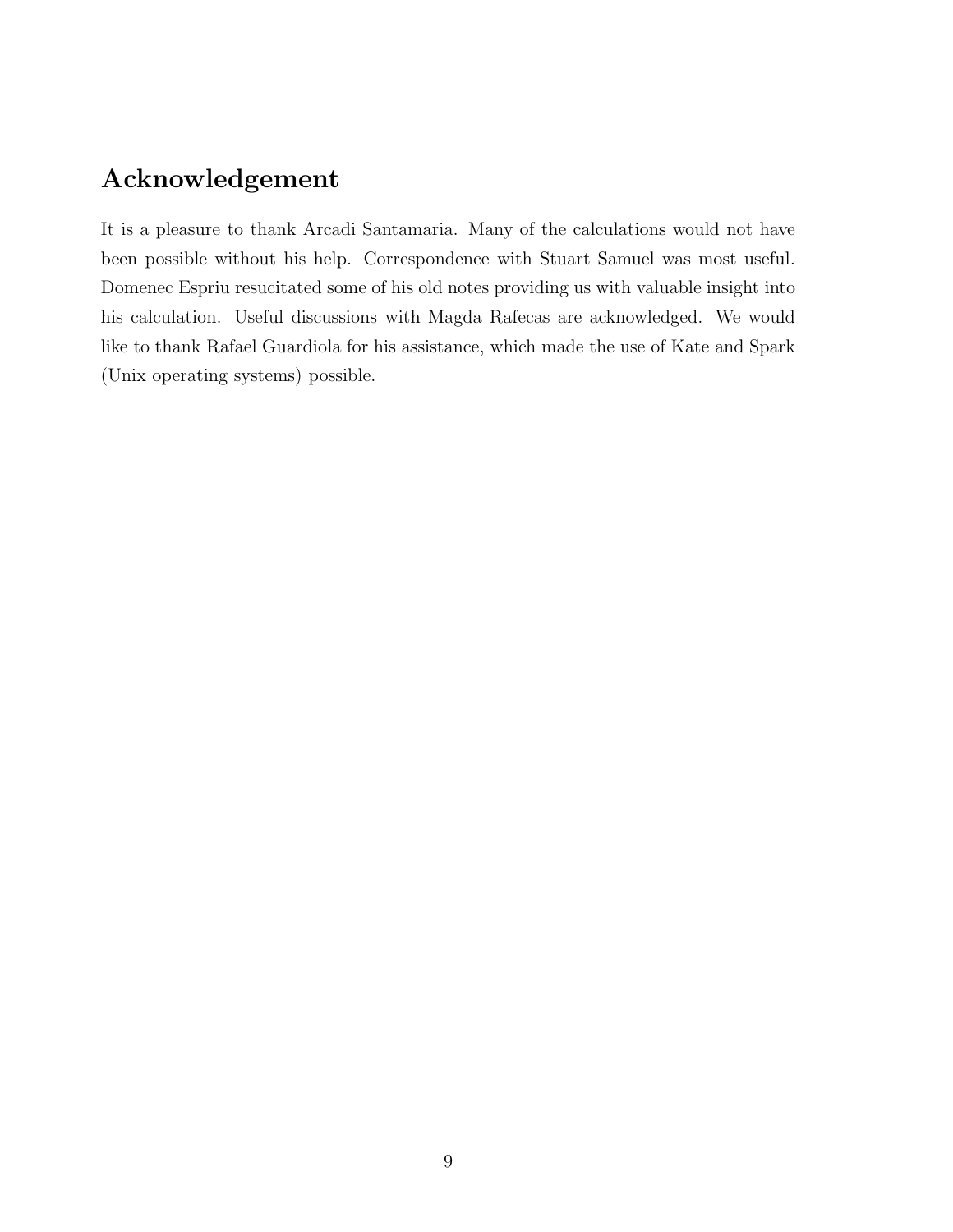## Appendices

# A The structure of the quark propagator in an electric vortex

The confinement phase of QCD can be understood as a coherent plasma of monopoles [\[17, 19\]](#page-14-0). This phase allows for electric vortices and therefore color charges are confined. In spite the appeal of this proposal no one has been able to use this characterization for realistic quantitative calculations in continuum QCD. However a topological description of confinement has arisen[[20](#page-14-0)] which has been implemented [\[21](#page-14-0), [22](#page-14-0)] and searched for in in lattice calculations [\[18\]](#page-14-0).

Let us accept this appealing scenario and assume that a hadron is represented simply by two *opposite*, i.e. N and N, N being the number of colors, color charges connected by a color electric vortex. This scenario is no more than the dual of the confinement mechanism in QED once monopoles are included in the theory. In this case the monopole and antimonopole are confined by a magnetic vortex[[17](#page-14-0), [23](#page-14-0)]. Thus a hadron consists of a string like configuration between two opposite charges, which in the case of (non exotic) mesons are a quark and an antiquark, and in the case of (non exotic) baryons a quark and a diquark. This hadronic configurations exist on top of a highly non perturbative vacuum, the monopole plasma, that can be understood as a very disordered (large entropy) system of color magnetic flux tubes [\[24](#page-14-0)]. This latter description of the vacuum, as a disordered system, motivates our second assumption, namely that local magnetic effects will disappear in the averaging process,i.e., on a global scale where observable effects take place. Thus from the observational point of view the role of the complicated non perturbative vacuum is just to allow for the confinement scheme sketched above. We do not take into account other non perturbative mechanisms arising from a more complete description of the vacuum, e.g., instantons, which might contribute also to some of the effects we shall discuss.

In order to obtain the structure of the quark propagator in the vecinity of a color electric vortex we repeat the construction of the Nielsen-Olesen vortex [\[23](#page-14-0)] for the dual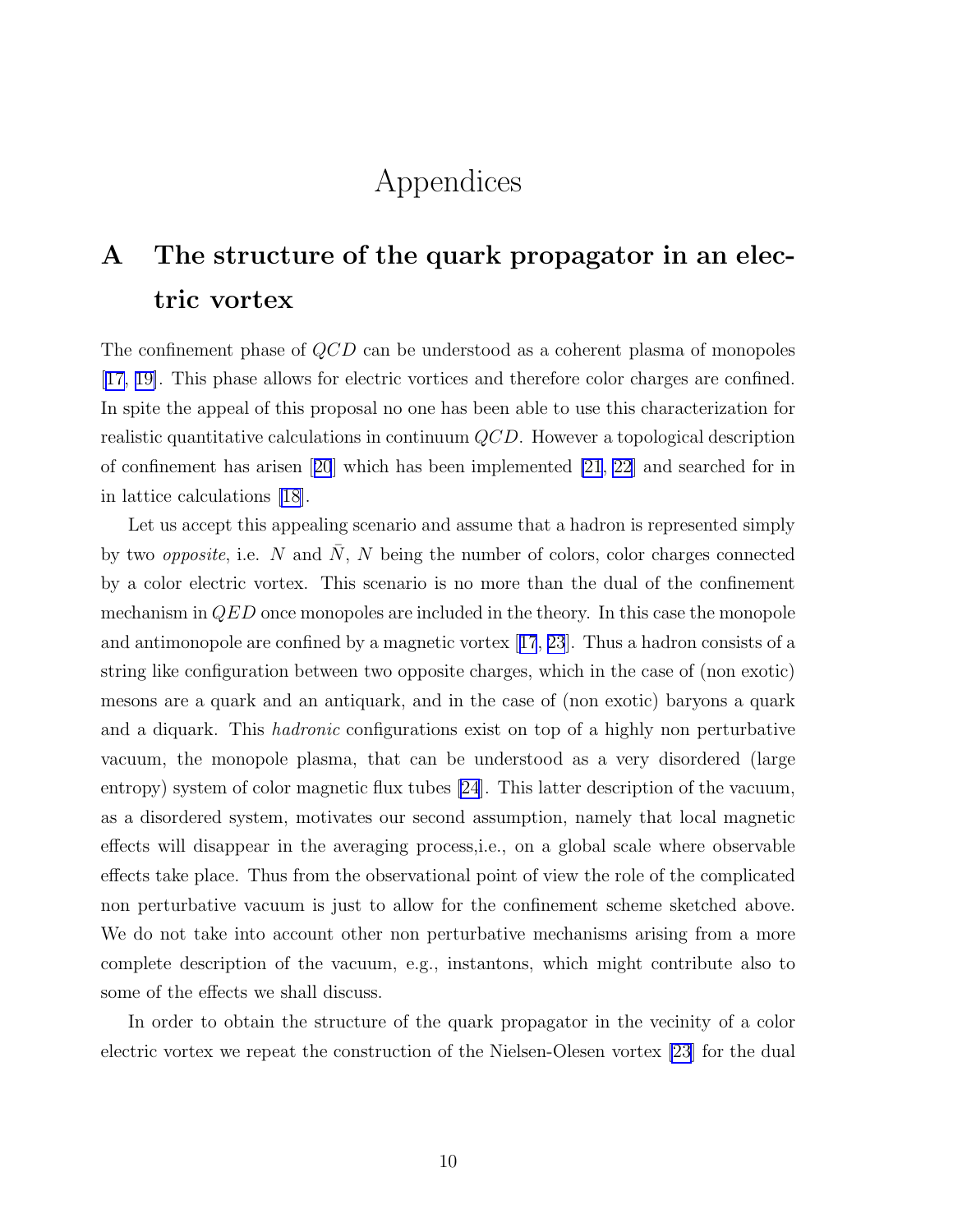<span id="page-10-0"></span>fields obtaining an electric vortex of the form

$$
\vec{E} = \hat{z}f(x_1, x_2) \tag{34}
$$

The color indices saturate with the appropriate choice of the color structure of the non abelian vortices and drop out of the calculation.

In Schwinger's [\[25](#page-14-0)] proper time method the equations of motion become

$$
\frac{d\pi_1}{ds} = g\frac{\partial f(x_1, x_2)}{\partial x_1} \sigma_{34} \quad ; \quad \frac{dx_1}{ds} = 2\pi_1 \tag{35}
$$

$$
\frac{d\pi_2}{ds} = g\frac{\partial f(x_1, x_2)}{\partial x_2} \sigma_{34} \quad ; \quad \frac{dx_2}{ds} = 2\pi_2 \tag{36}
$$

$$
\frac{d\pi_3}{ds} = -2gf(x_1, x_2) \pi_4 \qquad ; \quad \frac{dx_3}{ds} = 2\pi_3 \tag{37}
$$

$$
\frac{d\pi_4}{ds} = 2gf(x_1, x_2) \pi_3 \qquad ; \quad \frac{dx_4}{ds} = 2\pi_4 \tag{38}
$$

It is possible to obtain first integrals of these equations, i.e.,

$$
\frac{d}{ds}(\pi_1^2 + \pi_2^2) = g\frac{df(x_1, x_2)}{ds} \sigma_{34}
$$
\n(39)

$$
\frac{d}{ds}(\pi_3^2 + \pi_4^2) = 0 \tag{40}
$$

that lead to a hamiltonian for the evolving quasi particle

$$
\mathcal{H}(s) = \pi^2(0) - g\sigma_{34}f(x_1(0), x_2(0))
$$
\n(41)

The first of Schwinger's equations reads

$$
i\partial_s(x(s)'|x(0)') = (x(s)'|\mathcal{H}|x(0)')
$$
\n(42)

Using Eq.(41) we can rewrite Eq.(42) as

$$
i\partial(\tilde{x}(s)'\vert \tilde{x}(0)') = (\tilde{x}(s)'\vert \pi^2(0)\vert \tilde{x}(0)')
$$
\n(43)

just by rotating in spin space as

$$
|x(s)\rangle = e^{-ig\sigma_{34}f(x_1(0)'',x_2(0)'')s}|\tilde{x}(s)\rangle
$$
\n(44)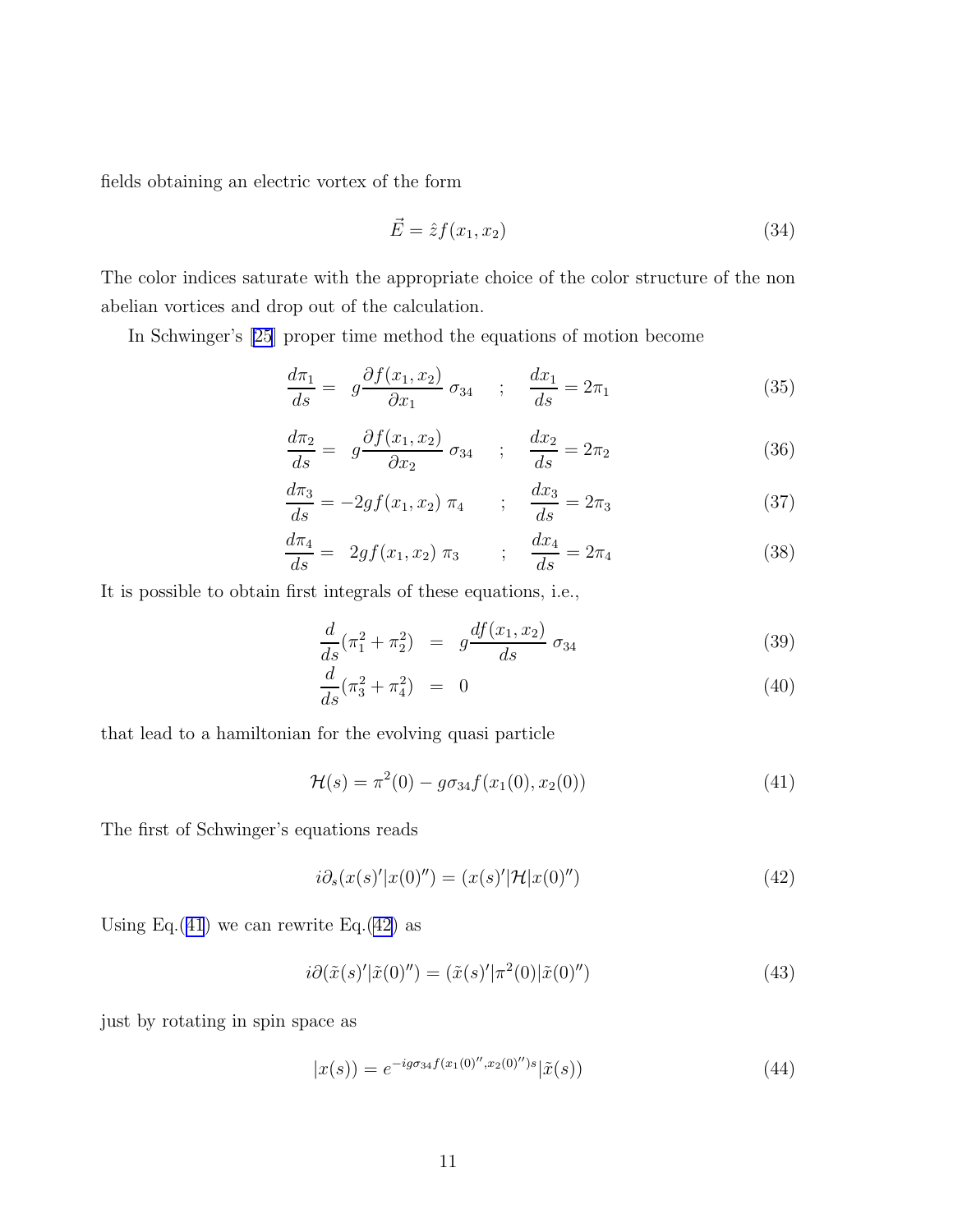Equation ([43](#page-10-0)) corresponds to that of a spinless field and can be integrated formally together with the remaining equations of Schwinger[[25](#page-14-0)] leading to [\[9](#page-13-0)]

$$
D^{A}(x', x'', m) = \int_{0}^{\infty} ds \int_{x(0) = x'}^{x(s) = x''} [dx^{\mu}] \exp(-i \int_{0}^{s} ds (\frac{dx^{\mu}}{ds})^{2})
$$

$$
\exp(-im^{2}s) \mathcal{P}(\exp(i \int_{x(0) = x'}^{x(s) = x''} A_{\mu} dx^{\mu}))
$$
(45)

In particular the last factor is a consequence of the additional proper time equations [\[25\]](#page-14-0). One obtains the fermionic propagator from Eq.(45) in a straightforward fashion

$$
S^{A}(x', x'', m) = \int_{0}^{\infty} ds \int_{x(0) = x'}^{x(s) = x''} [dx^{\mu}](\gamma_{\mu} \frac{dx^{\mu}}{ds} + m) \exp(-i \int_{0}^{s} ds (\frac{dx^{\mu}}{ds})^{2})
$$

$$
\exp(-im^{2}s) \exp(i g \sigma_{34} f(x'', x')s) \mathcal{P}(\exp(i \int_{x(0) = x'}^{x(s) = x''} A_{\mu} dx^{\mu})) \tag{46}
$$

Since  $\sigma_{34}^2 = 1$  the spin phase becomes

$$
e^{ig\sigma_{34}f(x'',x')s} = \cos\left(gf(x'',x')s\right) + i\sigma_{34}\sin\left(gf(x'',x')s\right) \tag{47}
$$

Furthermore

$$
\gamma_{\mu}\sigma_{34} = i(\delta_{\mu3}\gamma_4 - \delta_{\mu4}\gamma_3) + \varepsilon_{34\mu\nu}\gamma_5\gamma_{\nu}
$$
\n(48)

Thus the fermion propagator will contain besides the conventional scalar and vector terms, axial and tensor terms.

### B Some Meson correlators

In this appendix we show some of the non trivial meson correlators, in particular the vector and axial mesons, since the scalar and pseudoscalar meson correlators are given in the text and since the tensor meson correlator is too messy, we shall only show some of its anomalous terms.

For the vector meson we have

$$
\langle \rho_{\mu}\rho_{\nu} \rangle = \int d\mu \{ \delta_{\mu\nu} (|s|^2 + |v|^2 - |a|^2 + 2|t|^2) - (v_{\mu}v_{\nu}^* + v_{\mu}^*v_{\nu}) + (a_{\mu}a_{\nu}^* + a_{\mu}^*a_{\nu}) + \varepsilon_{\mu\nu\lambda\varphi}(a_{\lambda}^*v_{\varphi} + a_{\lambda}v_{\varphi}^*) 2i(s^*t_{\mu\nu} - st_{\mu\nu}^*) + 4(t_{\mu\lambda}t_{\lambda\nu}^* + t_{\nu\lambda}t_{\lambda\mu}^*) \}
$$
(49)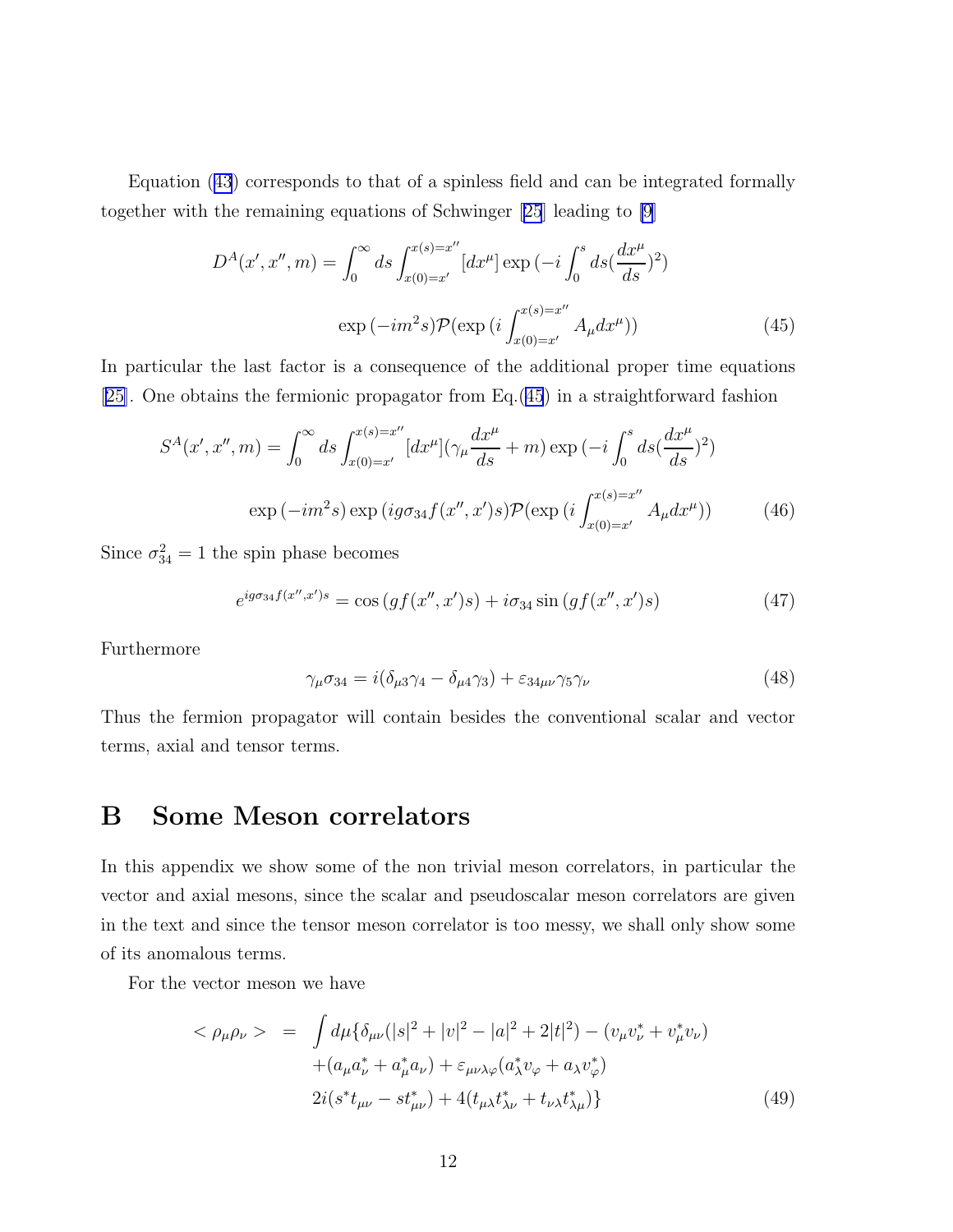and for the axial meson

$$
\langle \alpha_{\mu}\alpha_{\nu} \rangle = \int d\mu \{ \delta_{\mu\nu}(-|s|^2 + |v|^2 - |a|^2 - 2|t|^2) - (v_{\mu}v_{\nu}^* + v_{\mu}^*v_{\nu}) + (a_{\mu}a_{\nu}^* + a_{\mu}^*a_{\nu}) + \varepsilon_{\mu\nu\lambda\varphi}(a_{\lambda}^*v_{\varphi} + a_{\lambda}v_{\varphi}^*) - 2i(s^*t_{\mu\nu} - st_{\mu\nu}^*) - 4(t_{\mu\lambda}t_{\lambda\nu}^* + t_{\nu\lambda}t_{\lambda\mu}^*) \}
$$
(50)

We notice that in these cases the  $CP$  and  $P$  violating terms must vanish after integration if Poincaré invariance is to hold.

The tensor meson contains the following terms which are not forced to vanish after integration by Poincaré invariance

$$
\langle \tau_{\mu\nu}\tau_{\lambda\varphi} \rangle = \int d\mu \{ \varepsilon_{\mu\nu\lambda\varphi}(a \cdot v^* + a^* \cdot v) + \varepsilon_{\mu\nu\lambda\eta}(a^*_{\varphi}v_{\eta} - a_{\varphi}v_{\eta}^*)
$$
  
+
$$
\varepsilon_{\mu\lambda\varphi\eta}(a^*_{\nu}v_{\eta} + a_{\nu}v_{\eta}^*) - \varepsilon_{\mu\nu\varphi\eta}(a^*_{\lambda}v_{\eta} - a_{\lambda}v_{\eta}^*)
$$
  
-
$$
\varepsilon_{\nu\lambda\varphi\eta}(a^*_{\mu}v_{\eta} + a_{\mu}v_{\eta}^*) - \varepsilon_{\nu\lambda\varphi\eta}(a^*_{\eta}v_{\mu} + a_{\eta}v_{\mu}^*)
$$
  
+
$$
\varepsilon_{\mu\nu\varphi\eta}(a^*_{\eta}v_{\lambda} - a_{\eta}v_{\lambda}^*) + \varepsilon_{\mu\lambda\varphi\eta}(a^*_{\eta}v_{\nu} + a_{\eta}v_{\nu}^*)
$$
  
-
$$
\varepsilon_{\mu\nu\lambda\eta}(a^*_{\eta}v_{\varphi} - a_{\eta}v_{\varphi}^*) + ...
$$
 (51)

## C Some anomalous terms of the proton correlator

In the chiral limit ( $\xi = -1$ ) the following anomalous terms arise in the proton correlator

$$
\langle PP \rangle = \int d\mu \{ia_{\alpha}v_{\beta}t_{\beta\alpha}\gamma_{5} + [(\frac{1}{2}s^{2} + v^{2} + a^{2} + 2t^{2})a_{\alpha} \n-2(a \cdot v)v_{\alpha} + 4t_{\alpha\lambda}t_{\lambda\varphi}a_{\varphi} - i\varepsilon_{\alpha\beta\lambda\varphi}t_{\beta\lambda}v_{\varphi}] \gamma_{5}\gamma_{\alpha} \n+ [\frac{i}{2}s\varepsilon_{\alpha\beta\lambda\varphi}a_{\lambda}v_{\varphi} + \frac{1}{2}\varepsilon_{\beta\lambda\varphi\sigma}(a_{\alpha}t_{\lambda\varphi}v_{\sigma} + a_{\lambda}t_{\alpha\sigma}v_{\varphi} + a_{\lambda}t_{\sigma\varphi}v_{\alpha}) \n+ \frac{1}{2}\varepsilon_{\alpha\lambda\varphi\sigma}(a_{\lambda}t_{\sigma\beta}v_{\varphi} + a_{\beta}t_{\varphi}\lambda v_{\sigma} + a_{\lambda}t_{\varphi\sigma}v_{\beta}) + (s^{2} + \frac{1}{2}v^{2} - \frac{1}{2}a^{2} + 2t^{2})t_{\alpha\beta} \n+ a_{\alpha}a_{\lambda}t_{\lambda\beta} + a_{\beta}a_{\lambda}t_{\alpha\lambda} + v_{\beta}v_{\lambda}t_{\beta\lambda} + v_{\alpha}v_{\lambda}t_{\lambda\alpha}]\sigma_{\alpha\beta} + ... \}
$$
\n(52)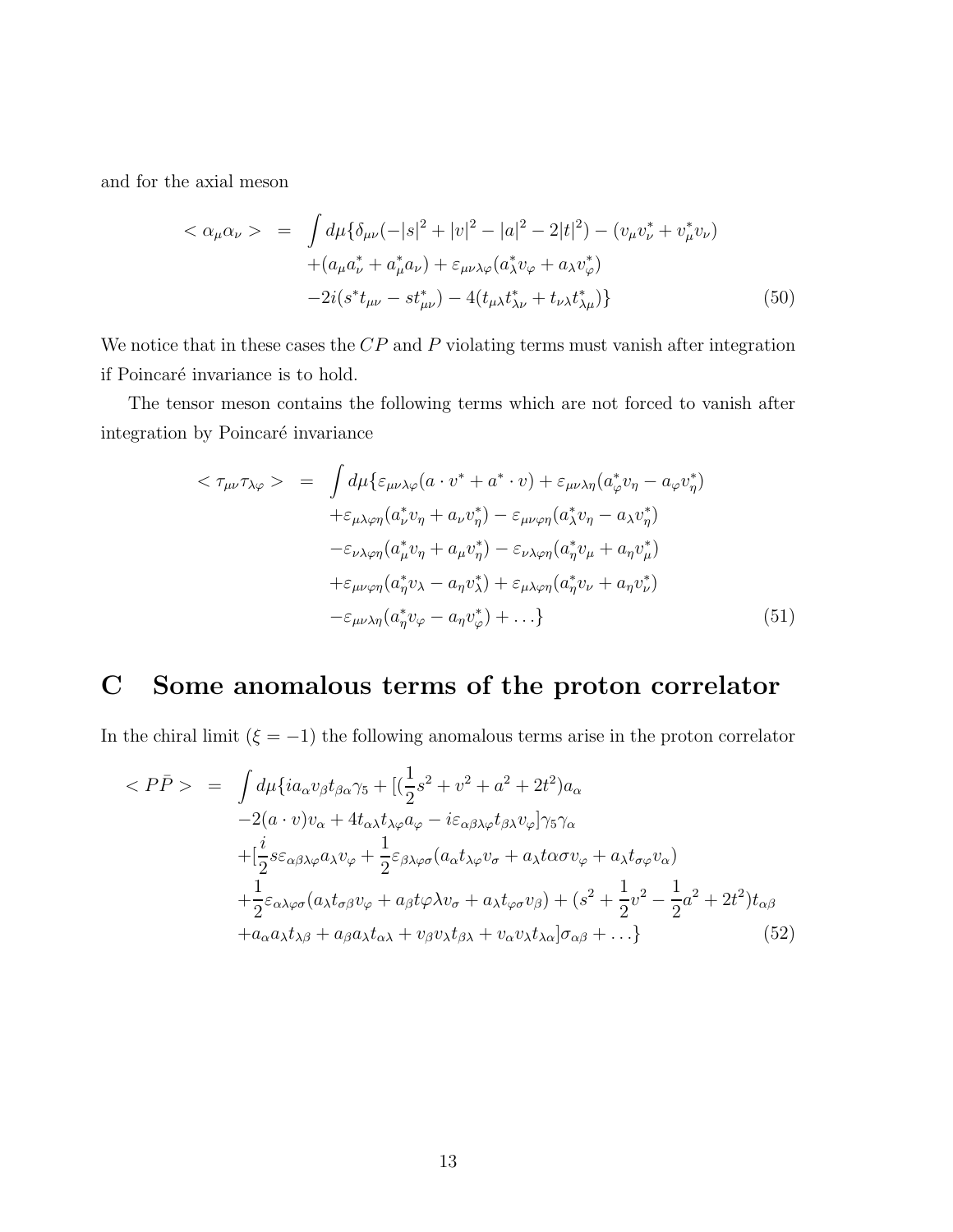### <span id="page-13-0"></span>References

- [1] QCD Vacuum Structure, Eds.H.M. Fried and B. Müller (World Scientific 1993)
- [2] Monopoles in Quantum Field Theory, Ed. N.S. Craigie, P.Goddard and W. Nahm (World Scientific 1982).
- [3] D. Weingarten, Phys. Rev. Lett. 51 (1983) 1830; S. Nussinov, Phys. Rev. Lett. 51 (1983) 2081; E. Witten, Phys. Rev. Lett. 51 (1983) 2351.
- [4] D. Espriu, M. Gross and J.F. Wheater, Phys. Lett. 146B (1984) 67; J. Alfaro, R.C. Brower and M.B. Gavela, Phys. Lett. 147B (1984) 357; S. Nussinov and B. Sathiapalan, Nucl. Phys. B256 (1985) 285; S. Nussinov, Phys. Lett. 164B (1985) 367.
- [5] M. Asorey and F. Falceto, Nucl. Phys. B327 (1989) 427.
- [6] A. Hsieh and E. Yeduhai, SLAC-PUB-5576/91 $(T/E)$
- [7] S. Nussinov and M. Spiegelglas, Phys. Lett. B181, 134 (1986)
- [8] M. Rafecas and V. Vento, Phys. Lett. B297, 186 (1992).
- [9] C. Vafa and E. Witten, Nucl. Phys. B234, 173 (1984).
- [10] E.V. Shuryak and J.J.M. Verbaarschot, SUNY-NTG-92/39; SUNY-NTG-92/40.
- [11] B.L. Ioffe, Nucl. Phys. B188, 317 (1981).
- [12] M. Rafecas work in preparation.
- [13] Y. Chung, H.G. Dosch, M. Kremer and D. Schall, Nucl. Phys. B197, 55 (1982).
- [14] D. Espriu, P. Pascual and R. Tarrach, Nucl. Phys. B214, 285 (1983).
- [15] S. S. Schweber in An Introduction to Relativistic Quantum Field Theory, Chapter 17, (Harper & Row, N.Y. 1961).
- [16] Z. Guralnik and A. V. Manohar, CERN-TH.6766/92.